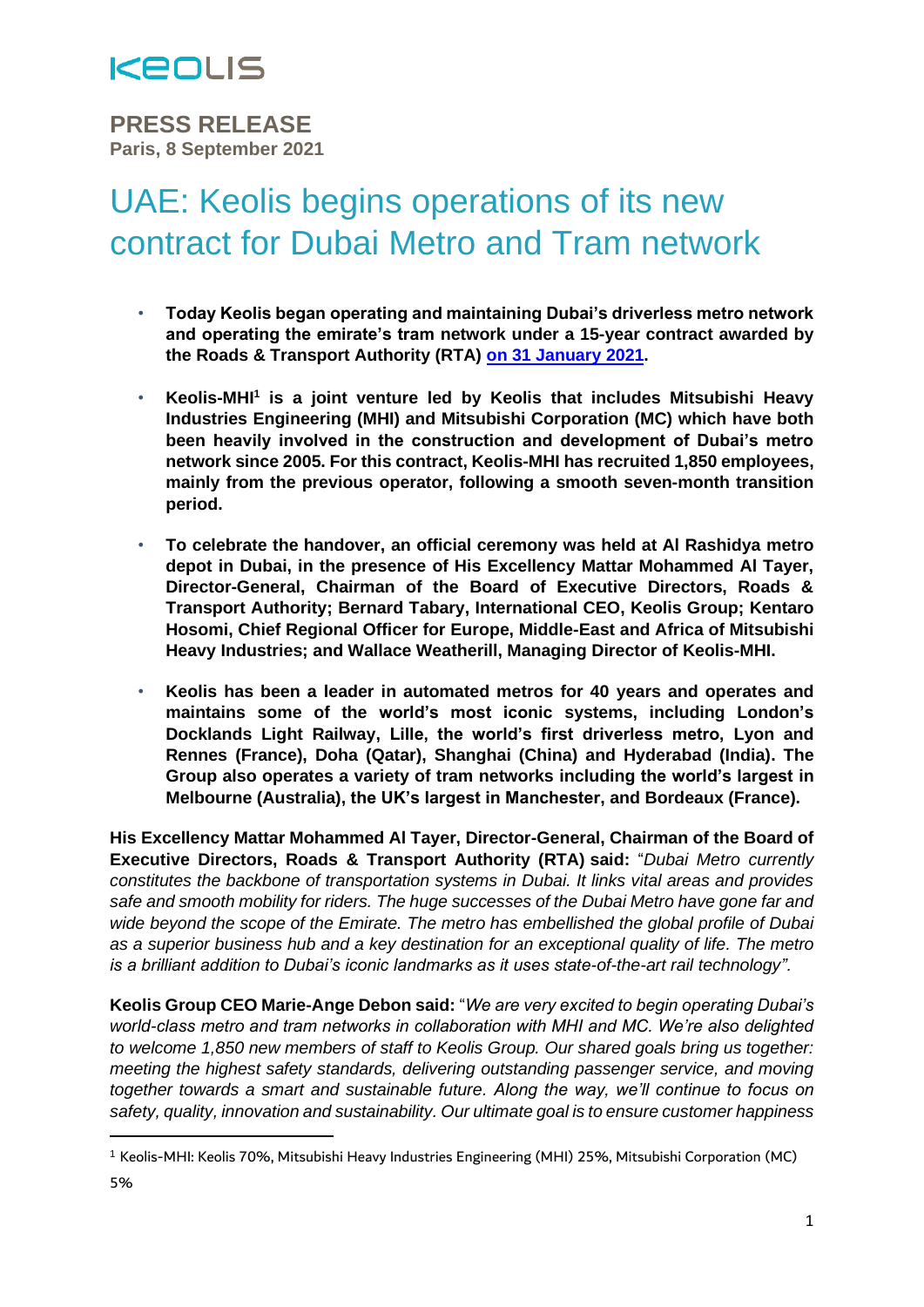

*by providing the very best passenger experience to Dubai's residents and visitors. We share RTA's Smart City Vision, which sees smart mobility as the answer to a more efficient transport system and a more vibrant city. And we look forward to accompanying RTA on this exciting journey to make the city safer, cleaner and more attractive.*"

### **A smooth transition for a successful operation**

The transition of assets and systems went smoothly, in line with RTA's requirements, which called for retaining a majority of Serco's workforce who have acquired extensive experience in operating and maintaining Dubai's metro and tram networks.

To facilitate the move, Keolis sent in a transition team whose members reflect the Group's expertise in France and around the world. It included 52 staff dedicated to mobilisation on the ground, alongside 35 experts in operations, maintenance, human resources, marketing and customer relations.

Setting stringent standards and defining clear areas of responsibility, the new contract spans 15 years composed of a nine-year fixed term contract with three possible two-year extensions.

Keolis-MHI is responsible for operating and maintaining the Dubai Metro Red and Green lines and operating the Dubai Tram. The company will run all metro and tram network assets, from trains and control centres to stations and associated infrastructure, delivering premium passenger transport services capable of handling large variations in passenger numbers.

Also covered are operation and maintenance of the automated metro and fare systems, and full coordination and integration of Dubai's metro, tram and other means of transport. The service must meet the highest standards of security and safety for passengers as well as demanding performance indicators for operations and punctuality.

### **Dubai Metro, the backbone of Dubai public transport**

As the world's longest driverless metro, Dubai Metro uses level-4 communications-based train control (CBTC) technology by Thales, which boosts transport capacity by reducing the interval between trains.

The system has two lines (including Route 2020) covering a total of 90 kilometres, including 15.8 km of tunnel. Its 53 fully air-conditioned stations offer a host of facilities, from retail outlets to Wi-Fi. The metro system is also part of a wider, multimodal network that expands travel options by linking metro stations with bus, taxi and marine services.

Safe and convenient mobility has helped boost the global competitiveness of Dubai, as it prepares for Expo 2020 Dubai, which opens in October 2021.

The metro has also reduced carbon emissions and eased traffic congestion by 15% down to 25% in the districts it serves. Along the way, it has helped raise the use of public transport threefold, from 6% of the population in 2006 rising to 18.1% in 2019.

The network operates with 129 metro trainsets -- 79 Kinki Sharyo metro trains delivered by Mitsubishi in 2009 and 50 Metropolis trains built by Alstom -- and provides easy access to key locations, including Dubai International Airport, Burj Khalifa, Dubai Healthcare City and the Expo 2020 site, where the United Arab Emirates is set to host a highly-anticipated World Expo for six months from October 2021.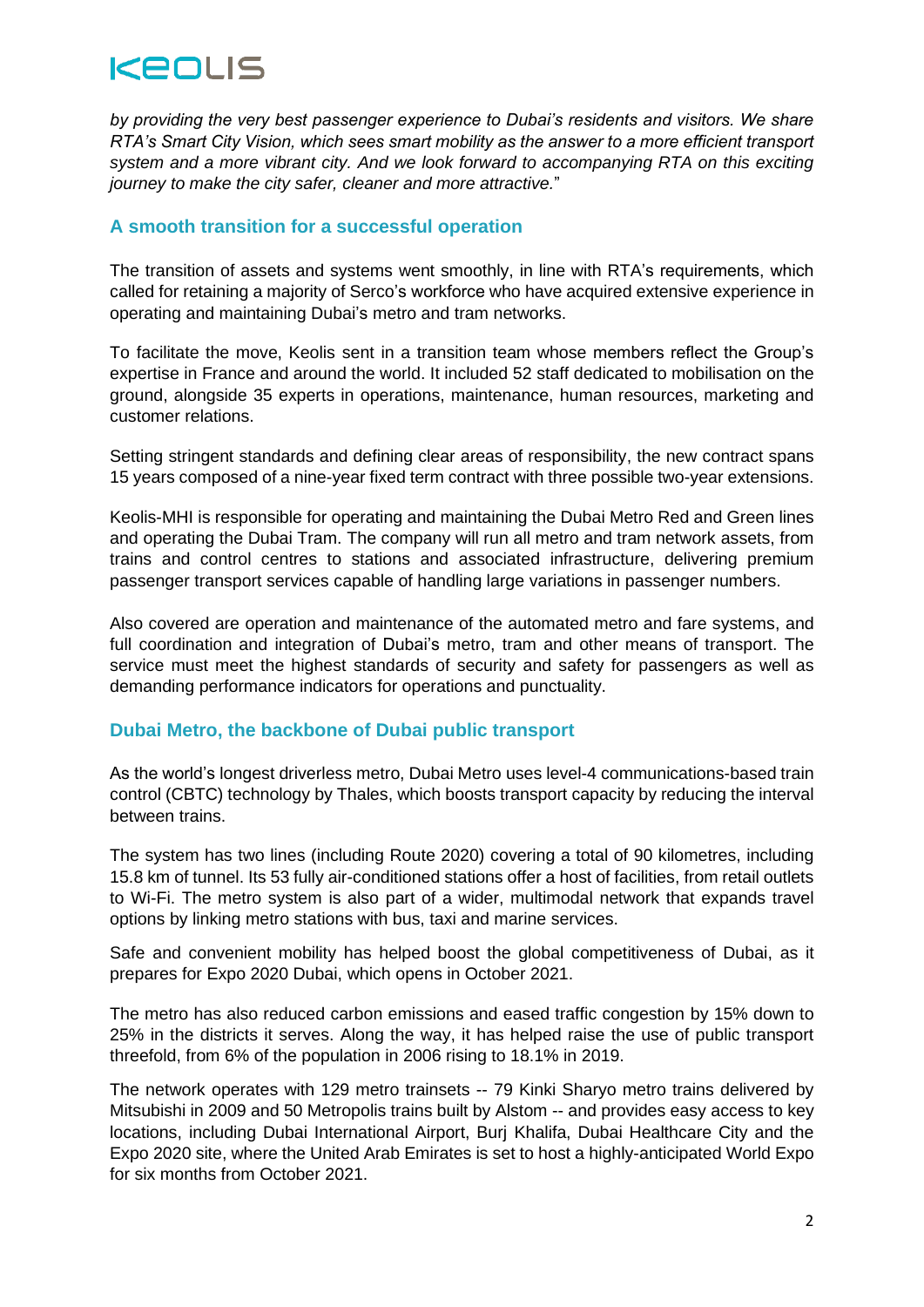## **KEOLIS**

## **Dubai Tram – a technological gem that blends seamlessly into the cityscape**

The city's catenary-free tram network, which opened in 2014, uses an APS ground-level power supply system to offer passengers convenient, comfortable travel. Since there are no wires overhead, it also provides great views of Dubai's magnificent urban landscape.

The network totals 10.6 km, serving 11 stations with 11 Alstom Citadis trams, and connects to two metro stations: Dubai Marina and Jumeirah Lake Towers.

## **Partnering with public transport authorities to enhance metro and tram operations in cities around the world**

In Dubai, Keolis will draw on its extensive international experience of operating and maintaining automated metros and trams in close partnership with public transport authorities (PTAs). It currently works with some 300 around the world the world, including:

- UK: Transport for London and Transport for Greater Manchester
- Australia: Department of Transport (Victoria), Transport for New South Wales (NSW), Department of Transport and Main Roads (Queensland), Department for Infrastructure and Transport (SA)
- France: Sytral (Lyon), Bordeaux Metropole (which first deployed the APS tram), MEL in Lille (home of the world's first automated metro), and Rennes Metropole
- India: Larsen & Toubro, Hyderabad
- China: Shentong Metro Group (Shanghai)
- Qatar Rail.

#### **Dubai metro and tram networks – key figures**

#### Metro network:

- 90km
- 2 lines
- 53 stations
- 79 Kinki Sharyo metro trainsets + 50 Alstom Metropolis trainsets
- CBTC level 4 supplied by Thales
- 3 depots
- 1 control center

#### Tram network:

- 10.6 km
- 11 stations
- 11 APS Citadis trams